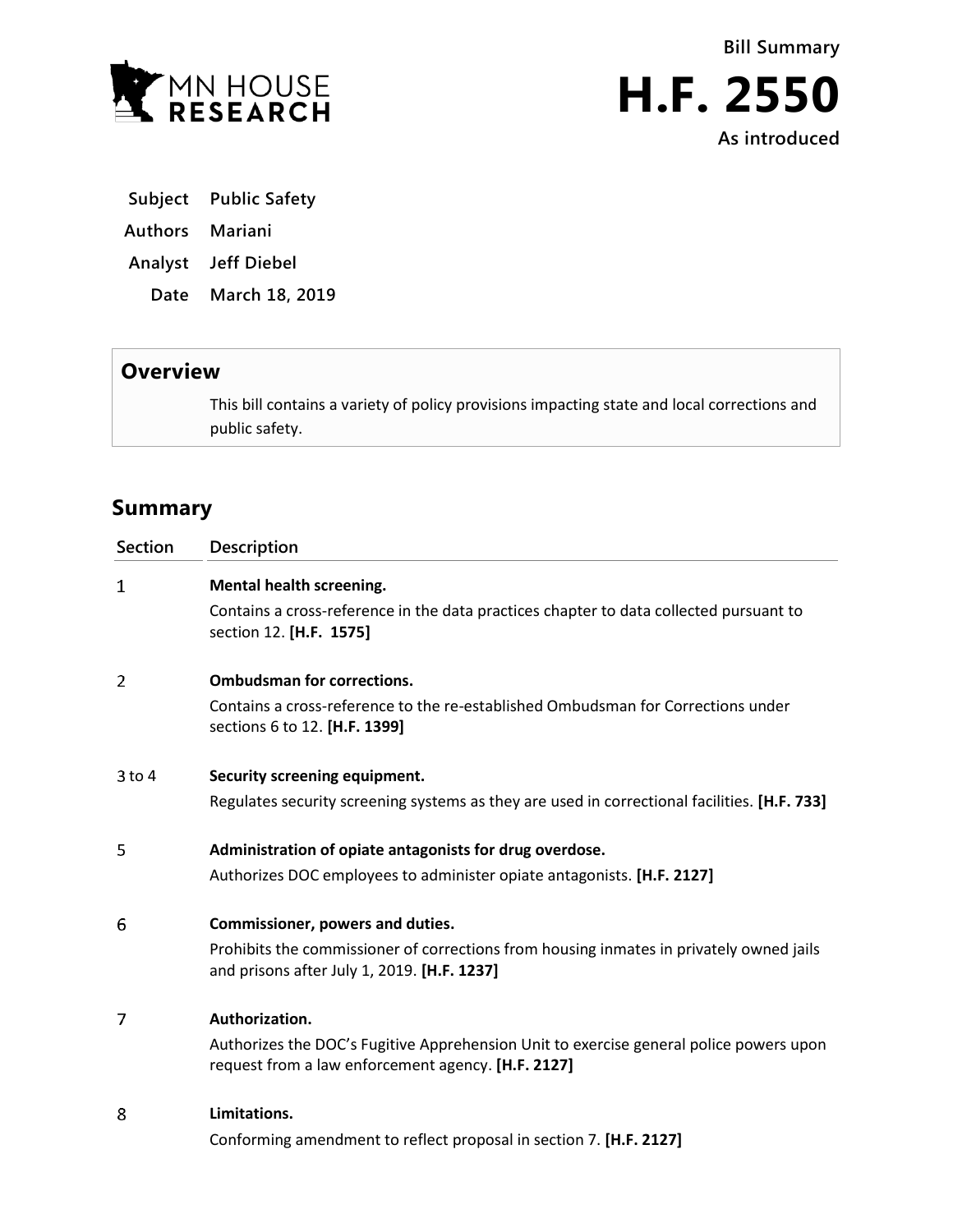### 9 **Mental health care decisions.**

Extends the authority of the DOC's medical director to make inmate health care decisions to inmates who are being treated outside of a correctional facility. **[H.F. 2127]**

### 10 to 15 **Office of the Ombudsman for Corrections.**

Re-establishes the Ombudsman for Corrections which the legislature eliminated in 2003. The ombudsman is tasked with promoting "the highest standards of competence, efficiency, and justice in the administration of corrections." The ombudsman is empowered with the authority to investigate decisions, acts, and other matters of the Department of Corrections. The bill delineates the specific powers granted to the ombudsman, including subpoena power, the right to access agency data and information, and the authority to file suit to invoke its powers. Further, the bill defines the scope of appropriate investigations and authorizes the ombudsman to investigate complaints from jails and detention facilities.

The bill also provides guidance on ombudsman qualifications, employee selection, access to data, complaint form and handling, publication of ombudsman recommendations, and annual reports. Finally, the bill proposes a blank appropriation to fund the office of the ombudsman. **[H.F. 1399]**

### 16 **Charges to counties.**

Modifies how the commissioner determines the per diem cost of confinement for juvenile offenders. **[H.F. 2127]**

#### 17 **General searches.**

Cross-reference to ombudsman for corrections. **[H.F. 1399]**

### 18 **Administrative and disciplinary segregation.**

**Subd. 1. Authorization.** Establishes the grounds that the Commissioner of Corrections can rely upon to place an inmate in segregation.

**Subd. 2. Conditions in segregated housing.** Establishes the minimum conditions that the commissioner must offer inmates in segregated housing.

**Subd. 3. Review of disciplinary segregation status.** Establishes mandatory review periods for inmates in segregated housing.

**Subd. 4. Graduated disciplinary sanctions.** Requires the commissioner to design and implement a graduated scale of responses to infractions.

**Subd. 5. Mental health assessments; transfer to treatment.** Requires inmates placed in segregation to be assessed for mental illness. If an inmate is diagnosed with an acute mental illness, the inmate should be placed in an alternative setting.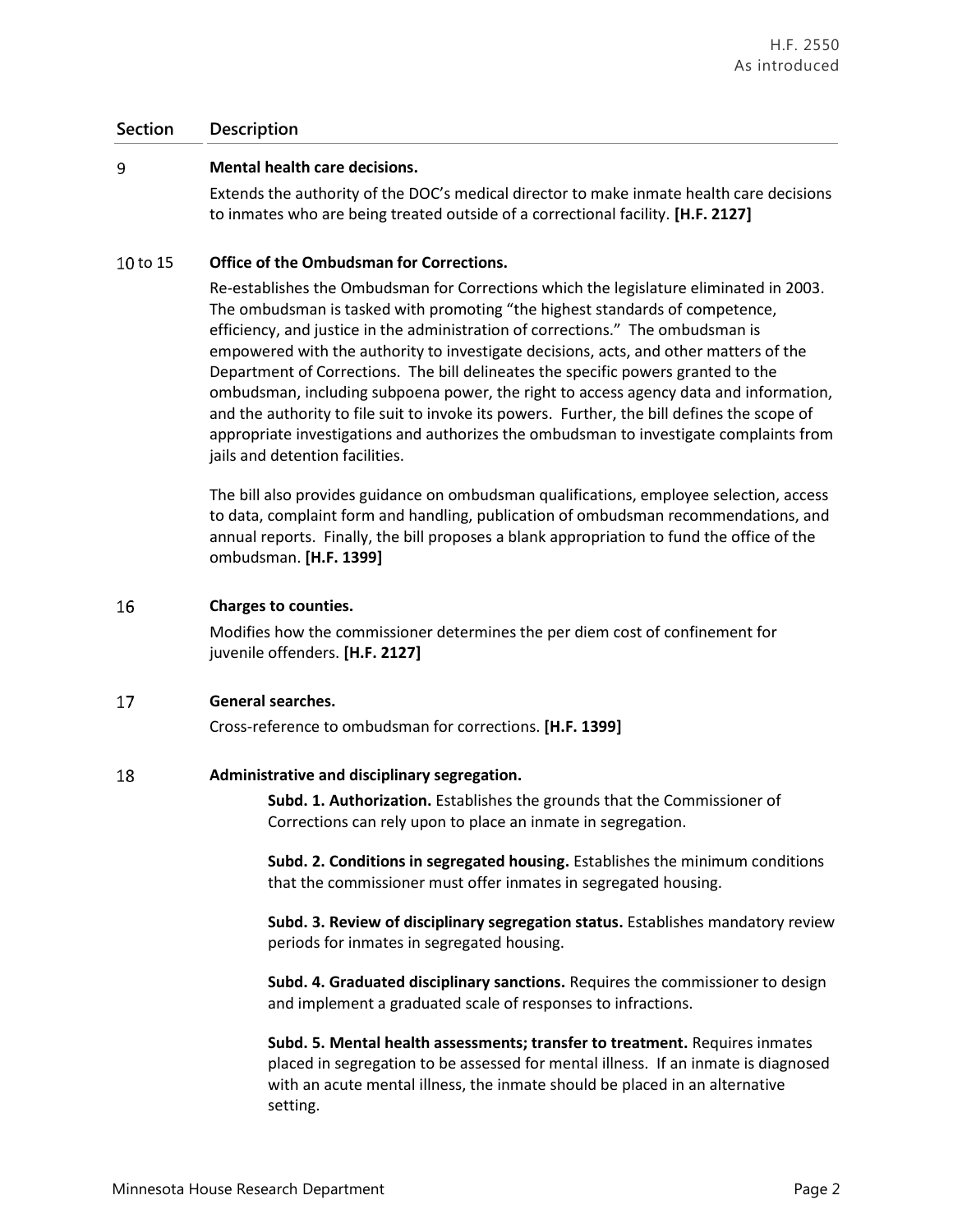**Subd. 6. Mental health care within segregated housing.** Requires regular mental health checks of inmates in segregation.

**Subd. 7. Incentives for return to the general population.** Requires the commissioner to design and implement a system of incentives for inmates to return to the general population.

**Subd. 8. Discharge from segregated housing.** Prohibits the commissioner from releasing an inmate directly to the community from segregated housing. Requires a mental health exam before an inmate who served more than 30 days in segregation returns to the general population.

**Subd. 9. Reporting.** Requires the commissioner to prepare an annual report to the legislature detailing the commissioner's use of segregated housing.

**[H.F. 493]**

### 19 **Private prison contract prohibited.**

Prohibits the commissioner of corrections from entering into a contract with privately owned and operated prisons to care for state inmates. **[H.F. 1237]**

### 20 **Removal of data from system.**

The Bureau of Criminal Apprehension (BCA) maintains a computerized criminal gang investigative data system for the purpose of assisting criminal justice agencies in the investigation and prosecution of criminal activity by gang members. An individual's information is placed in the database if that individual is involved in criminal gang activity and meets at least three of the nine criteria established by the Violent Crime Coordinating Council. Under current law, the BCA must destroy data entered into the system within three years of entry unless the individual is convicted, adjudicated delinquent, or has a stayed adjudication during the three year period after data is entered into the system. In that case, records are maintained for an additional three years.

This bill allows the BCA to retain records for three years after a person is released from the custody of the commissioner of corrections if the commissioner documents activities meeting the criminal gang identification criteria that took place while the inmate was confined in a state correctional facility. **[H.F. 339]**

### 21 **Same sex escort for inmates being transferred.**

Establishes an exclusion to the requirement that inmates transferred more than 100 miles receive a custodial escort of the same sex as the transferee when the vehicle used to for the transfer is equipped with video and audio recording equipment that actively records the portion of the vehicle where the transferee is held for the duration of the transfer. Requires the recording to be stored for at least 12 months after the date of transfer.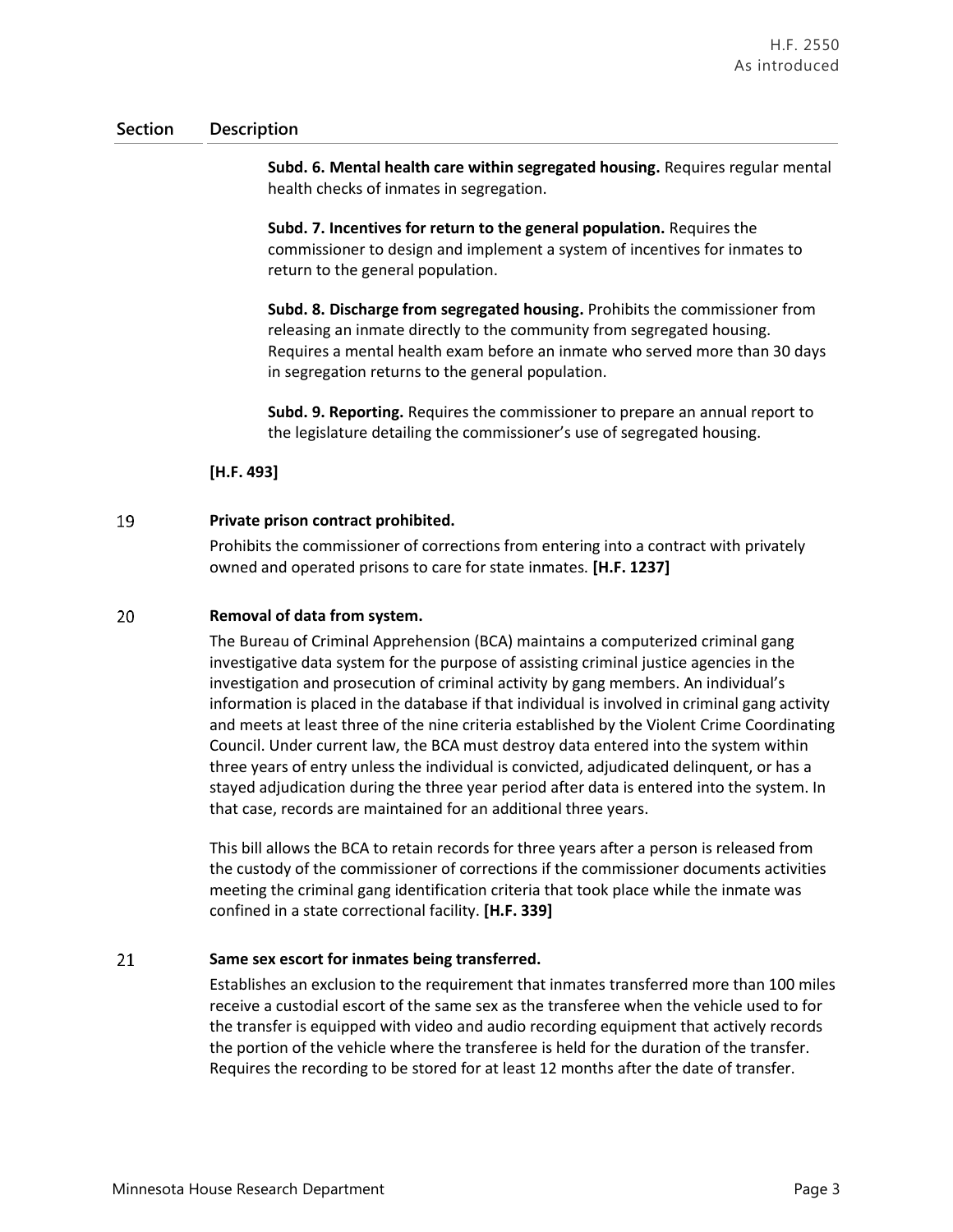**[H.F. 1020]**

### 22 **Placement in private prisons prohibited.**

Prohibits the placement of jail inmates in privately owned facilities. **[H.F. 1237]**

### 23 **Local correctional officers discipline procedures.**

Creates a local correctional discipline procedures act. Establishes minimum standards for obtaining formal statements of local correctional officers who are named in a complaint. Regulates:

- $\blacksquare$  the place a formal statement may be taken;
- what constitutes an actionable complaint;
- disclosure of witness statements to the accused correctional officer;
- the timing of formal statement sessions;
- maintenance of a record of proceedings;
- the presence of union representation at proceedings;
- **a** advance notice of evidence against the accused; and
- **other related matters.**

### **[H.F. 2010]**

### 24 **Intake procedure; approved mental health screening.**

Permits a sheriff or local corrections official to share certain mental health data on inmates. Allows a jail to refer an inmate to county human services personnel in order to arrange services after the inmate is released. The bill also allows a jail to share private data on an inmate in order to:

- assist the inmate in applying for medical assistance of MinnesotaCare;
- **Fig. 2** refer the inmate for case management by a county;
- assist the inmate in obtaining state photo identification;
- secure an appointment with a mental health provider;
- obtain necessary medications; or
- provide behavioral health service coordination.

### **[H.F. 1575]**

### 25 **Coordinated crisis response plan.**

This bill creates and funds a pilot program to address mental health issues among correctional officers and inmates at the Stillwater Correctional Facility. The bill requires a report to the legislature on the pilot program's impact and outcomes. **[H.F. 1948]**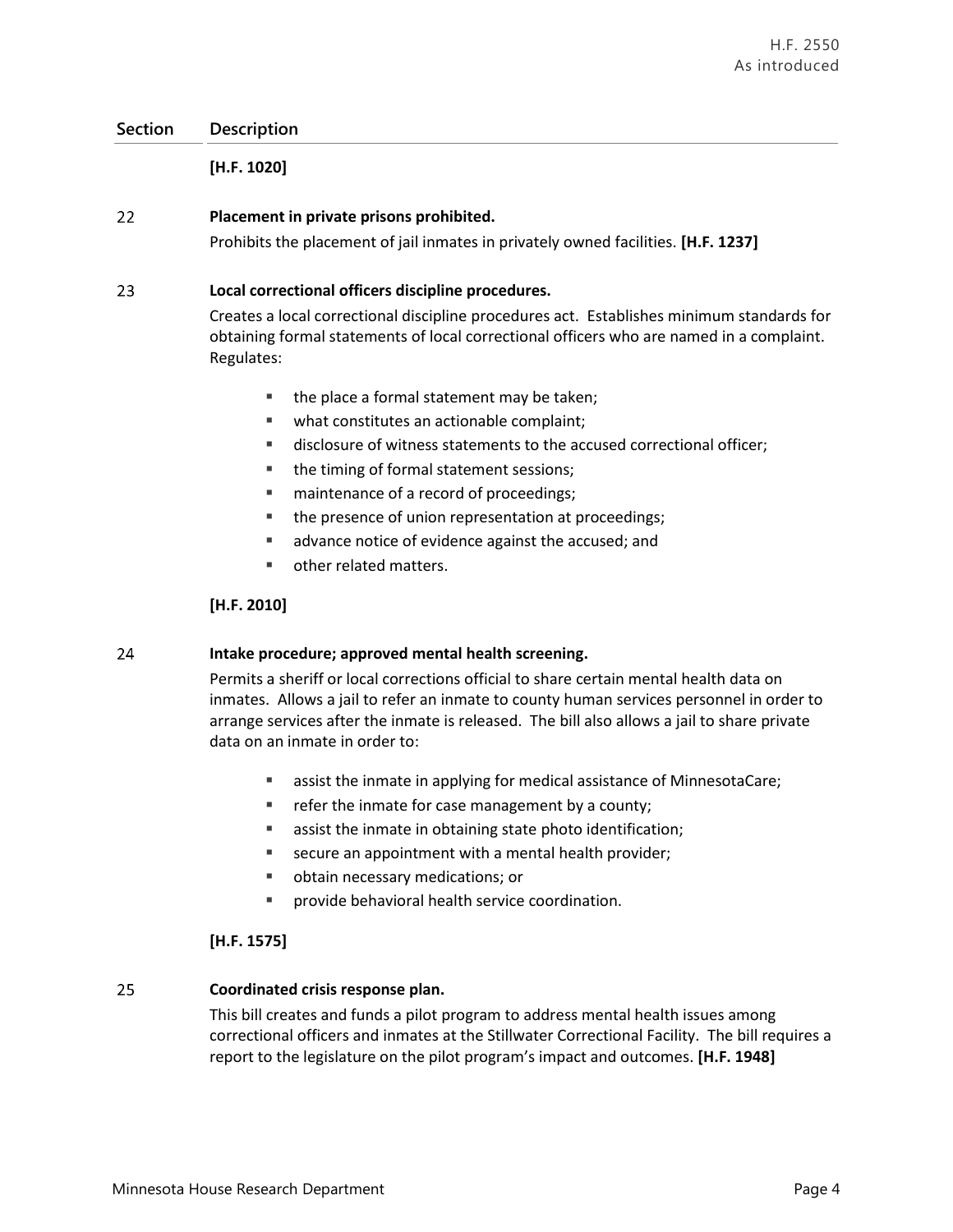#### 26 **Correctional officer wage scale.**

Directs the commissioner to condense the wage scale for correctional officers so that correctional officers reach the top pay rate after six years of qualified service.

#### 27 **Pilot project.**

Establishes a pilot project at the Shakopee prison to promote mother and child visits with inmates. **[H.F. 754]**

#### 28 **Peace Officer Excellence Task Force.**

Establishes the Peace Officer Excellence Task Force. The purpose of the task force is to study the laws, rules, contracts, and policies that govern the employer-employee relationship between political subdivisions and peace officers. By January 15, 2020, the task force is directed to submit a report to the legislature that contains the task force's recommendations. **[H.F. 2324]**

### & 30 **Task Force on the Implementation of Dosage Probation.**

Creates a task force to examine the use of the dosage probation model. Under this model offenders can decrease their probation time and conditions by meeting established goals. **[H.F. 1934]**

#### 31 **Pilot project appropriation.**

Funds the pilot project in section 27. **[H.F. 754]**

### 32 **Appropriation; Correctional officers.**

Appropriates money to the commissioner of corrections to hire an additional 328 correctional officers over the next four years and to increase the starting wage to \$19.95 per hour. **[H.F. 1315]**

#### 33 **Appropriation; corrections.**

Appropriates funds to finance the development and implementation of the crisis response plan under section 20. **[H.F. 1948]**

Appropriates funds to re-establish the Ombudsman for Corrections. **[H.F. 1399]**

#### 34 **Appropriation; Commissioner of health.**

Appropriates \$29,000 in fiscal year 2020 and \$21,000 in fiscal year 2021 from the state government special revenue fund to the commissioner of health. **[H.F. 733]**

#### 35 **Repealer.**

Repeals an obsolete provision related to juvenile offender reimbursement. **[H.F. 2127]**